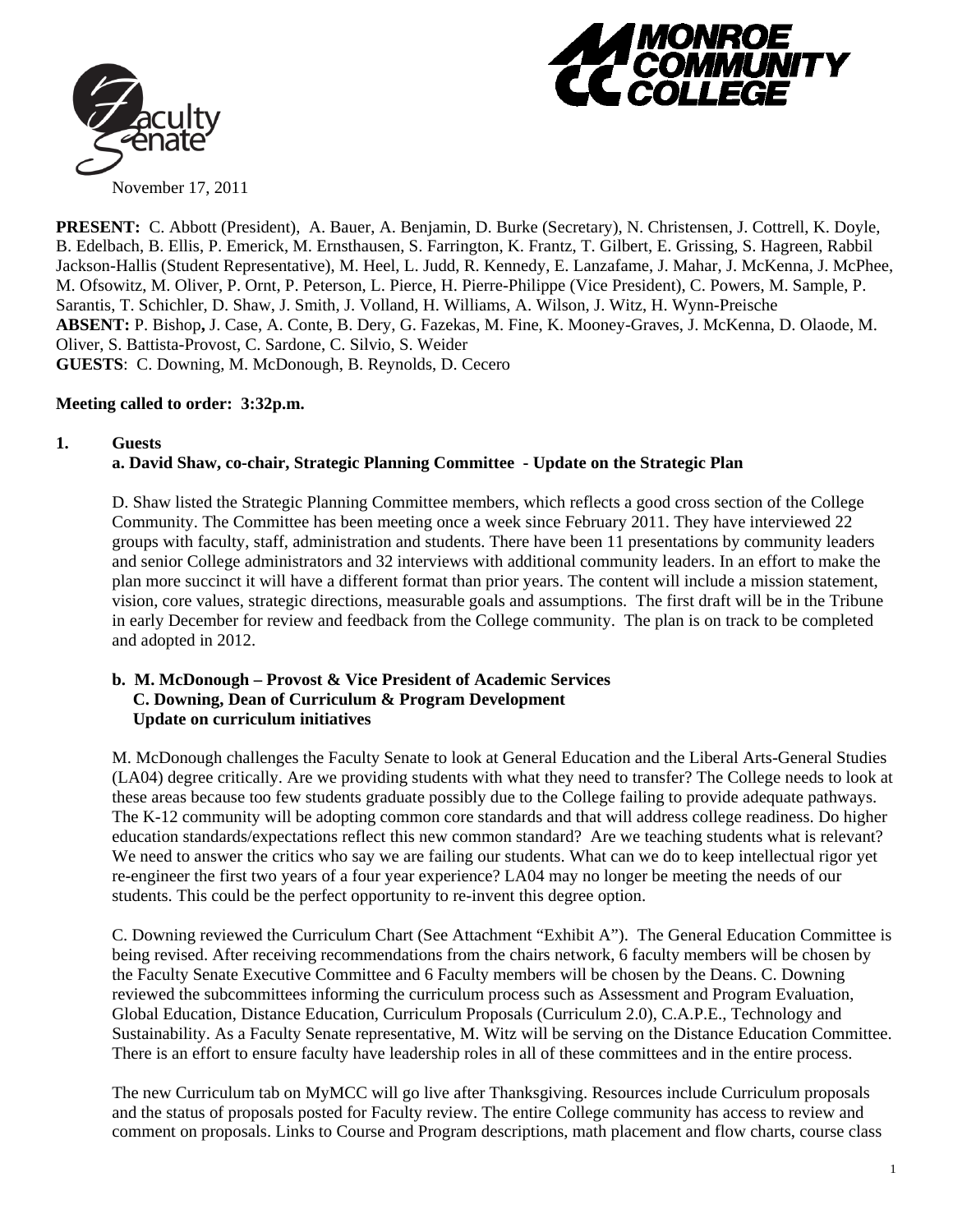size, Curriculum Committee members and resources are also included. C. Downing encourages people to contact her with additional resource suggestions for the new tab. She thanked Bob Reynolds for getting the tab ready.

### **2. Announcements**

There were no announcements.

#### **3. Student Announcements**

There were no student announcements

### **4. Approval of Minutes**

The minutes of October 20, 2011 Faculty Senate meeting were approved.

### **5. Action Items:**

## **a. 2014-2015 Academic Calendar**

**Discussion:** There were discussions regarding a pre-Labor Day start to reduce the impact on lab classes that meet on Mondays. Many factors have changed including MCC's early registration deadline, which could allow for a pre- Labor Day start to be re-considered. The Academic Policies Committee (AP) looked at this possibility extensively last year including surveying faculty and students. There was not a clear consensus among all the constituents surveyed. The AP will discuss the calendar options again to decide if further action is warranted at this time.

**Vote:** Approved: 30 Opposed: 5 Abstentions: 1

**The motion was approved**.

### **b. Curriculum Proposals:**

 1 Program Deactivation – PD1F A.A.S. Manufacturing Technology  **Discussion:** There was no discussion. **Vote:** Approved: 36 Opposed: 0 Abstentions: 0 **The motion was approved**.

### **c. Infused Competency Criteria Form**

 **Discussion:** M. Ernsthausen explained that this form was developed and reviewed by three campus wide committees. If MCC is stating that they are infusing these competencies into their curriculum, Middle States has advised that there needs to be a tool to assess whether that is happening. Every course does not need to meet these criteria. There were suggestions made about the wording of various competencies. M. Ernsthausen replied that the committee took these competencies directly from the SUNY website and SUNY advises that these be kept as broad as possible. Concerns were raised that faculty still want more time to review this document before the Faculty Senate votes. C. Downing reminded the group that Middle States has asked us to be accountable to the fact that MCC says that we infused these competencies into our curriculum. However, there is no pressure to say we are meeting any or all of these competencies in each individual course. C. Downing suggests the document should go back to the faculty with a full explanation and make sure everyone is clear on the expectations of the intent of this document. M. Ernsthausen tabled this action item until the December Faculty Senate meeting. He will meet with C. Downing to prepare a memo to further explain the form and the process that will be sent out the Senators.

### **6. Standing Committee Reports Academic Policies (E. Grissing)**

E. Grissing reported that the committee is continuing their discussions regarding the Faculty Senate Resolution 1.1.10 (Entering Student Placement Policy). Also, the committee is discussing whether a student should have unlimited attempts to pass a course.

### **Curriculum Proposals (M. Ernsthausen)**

The curriculum committee has **posted** the following for faculty review until 11/29/11:

### **4 New Courses**

NC23S GEG 253 Climate Change: Past, Present, and Future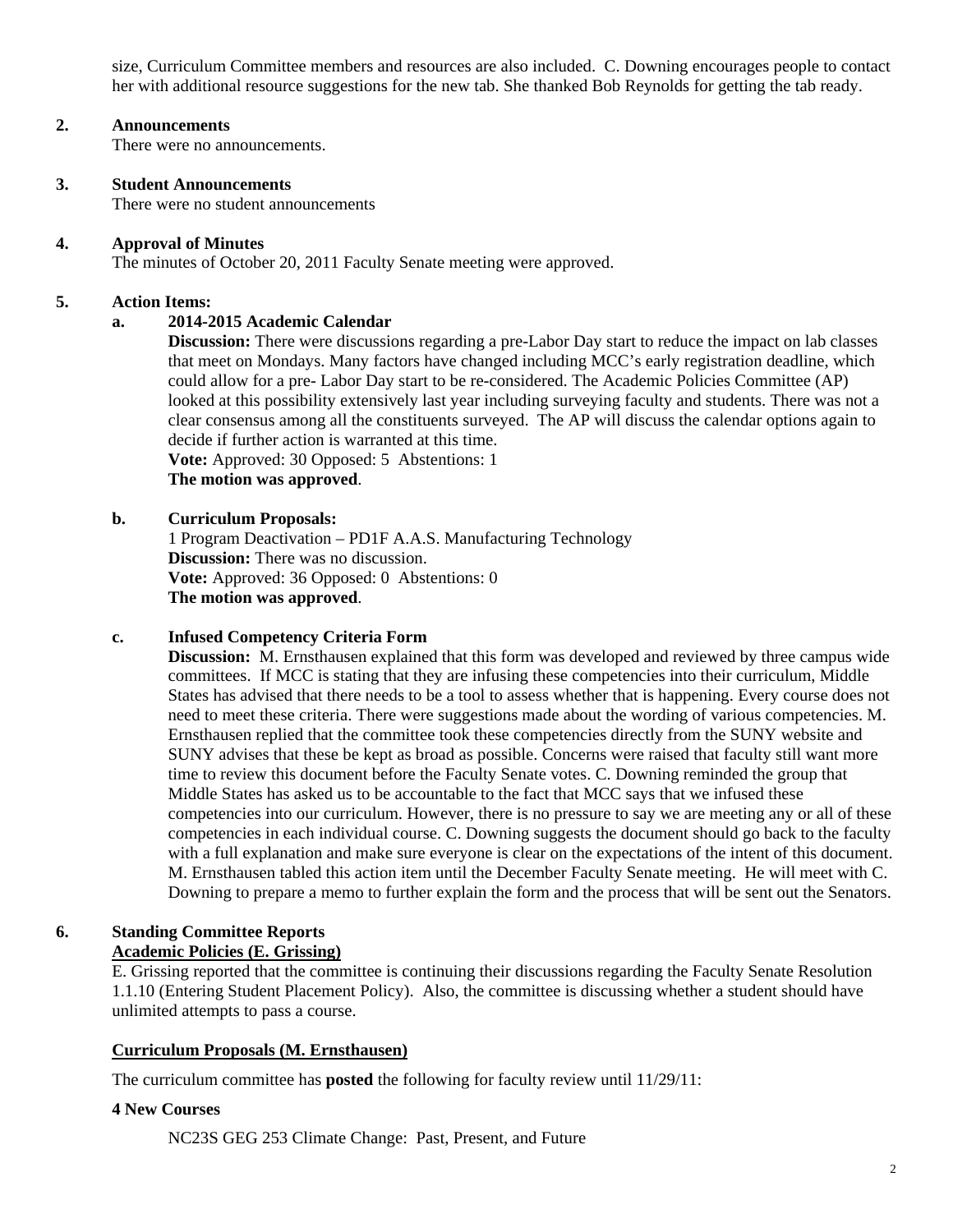NC17S HUM 207 Skills for Working with Family Violence Issues NC11S MUS 115 Community Chorus NC24S POR 101 Elementary Portuguese I

### **5 Course Revisions**

CR6F MTH 166 Introduction to Data Analysis CR9F MTH 172 Technical Discrete Math CR8F MTH 175 Precalculus Mathematics with Analytic Geometry CR10F MTH 200 Applied Calculus CR7F MTH 210 Calculus I

## **2 Program Deactivation**

PD2F A.A.S. Office Technology-Legal Office Administrative Assistant

PD3F Certificate Office Technology: Office Clerk

## **1 Program Revision**

PR1 A.S. Computer Science

The curriculum committee has submitted the following to the Faculty Senate for vote:

### **1 Program Deactivation**

PD1F A.A.S. Manufacturing Technology

The curriculum committee has given final approval to the following:

## **2 Course Revisions**

CR5F CRJ 211 Community Values and Administration of Justice

CR1F OFT 214 Administrative Office Procedures

## **4 New Courses**

 NC12S MUS 104 Men's Glee Club NC13S MUS 105 Women's Glee Club NC14S MUS 106 Contemporary A Cappella Ensemble NC22S GEG 252 Climate Change Laboratory

## **Curriculum Special Projects (M. Ernsthausen)**

The projects subcommittee has been working on the course objective section in the curriculum database (located on the Course Info tab). The Committee has completed work on a document covering frequently asked questions (FAQ) about course objectives and hopes to be adding a link to it soon. The Committee will continue working on a help link from the curriculum database to further assist faculty in understanding the difference between course objectives and course learning outcomes.

## **NEG (A. Wilson)**

No report.

## **SCAA (T. Schichler for M. Fine)**

-T. Schichler reported that a recommendation was made for Dean of Science, Health, and Business. She also reported that there were 8 candidates for the Dean of Career Technical Education position. The oncampus interviews began on November 15<sup>th</sup>. The committee will begin reviewing applications for the Dean of Liberal Arts on February 1, 2012.

## **Planning (D. Shaw)**

-D. Shaw reported that the committee will announce next week that the deadline for Strategic Planning Grant proposals is January 27, 2012. This has been extended from last year's deadline date. Since the budget for this year has been decreased to \$50,000 and they are expecting numerous proposals.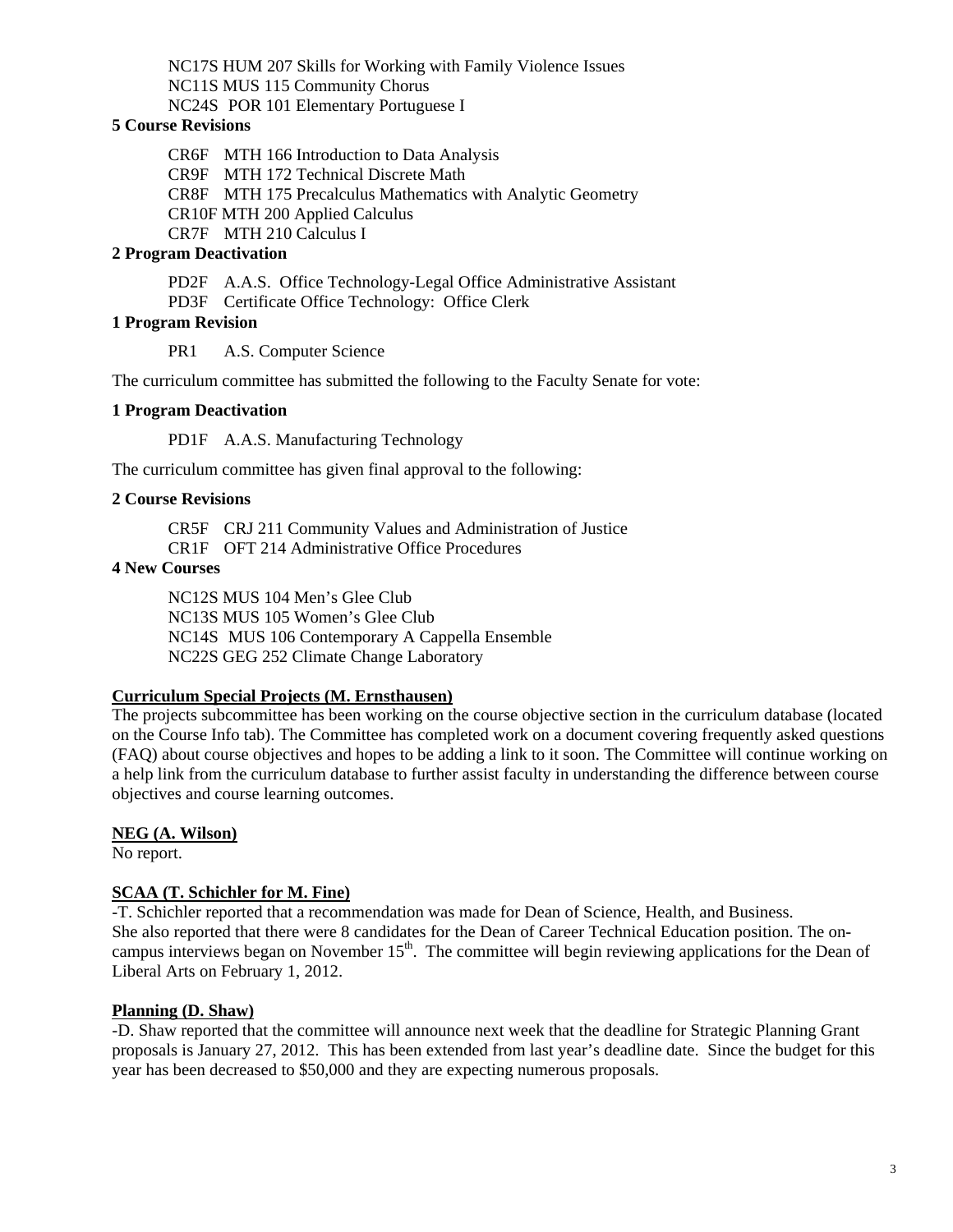## **Professional Development (C. Powers)**

C. Powers reported that:

- B. Edelbach is working on contacting the past Professional Leaves recipients to form an Ad Hoc Advisory Group to assist applicants for the Leaves Process.

- T. Gilbert is working on setting up parameters for the various awards.

- The committee is waiting for the approval from the Provost regarding the NISOD award candidates. An announcement will be made once there is a final decision.

- They are contacting the F.A., Academic Services, and the T.C.C. for input in developing the content for the various workshops. So far, the plans include guest speaker Dennis Boike, PhD who will kick off the series which will tentatively include 4 workshops over 2 days.

# **7. Old Business**

There was no new business to discuss.

## **8. New Business**

P. Emerick, Senator for the Biology Department, raised concerns regarding the delay in the final exam schedule. The delay is a considerable inconvenience to the students. C. Abbott will be looking into this issue.

### **Meeting was adjourned at 5:02 p.m.**

Respectfully submitted,

| Christine Abbott | Donna Burke |
|------------------|-------------|
| President        | Secretary   |

## **Minutes approved at December 15, 2011 Faculty Senate meeting.**